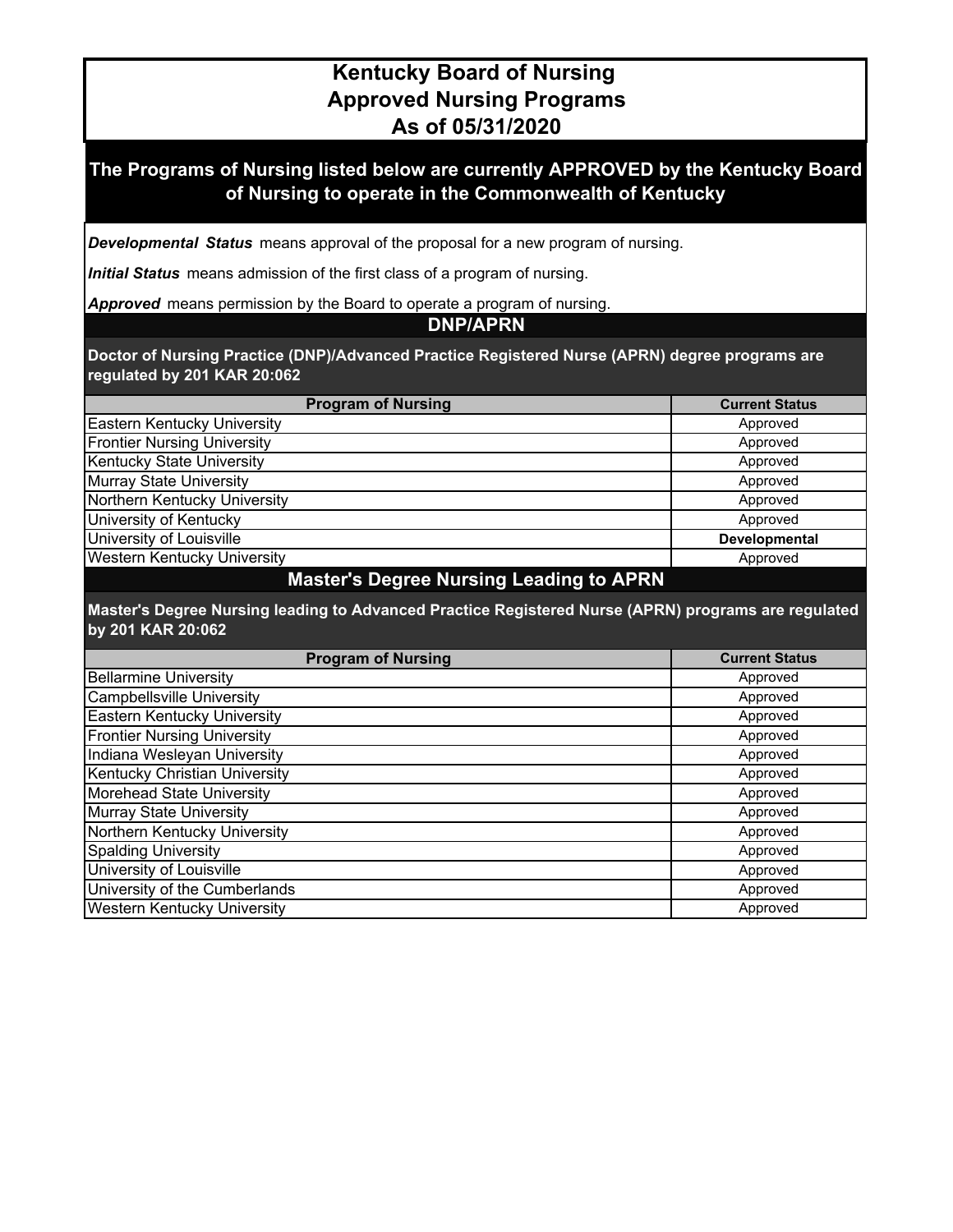## **Prelicensure Registered Nurse and Practical Nurse Programs**

**Prelicensure Registered Nurse and Practical Nurse (MEPN, BSN, ADN, PN) programs are regulated by 201 KAR 20:260 through 20:360**

| <b>Master's Entry into Professional Nursing</b>                    |                       |  |
|--------------------------------------------------------------------|-----------------------|--|
| University of Louisville                                           | Approved              |  |
| Western Kentucky University                                        | Approved              |  |
| <b>Baccalaureate Degree Nursing</b>                                |                       |  |
| <b>Program of Nursing</b>                                          | <b>Current Status</b> |  |
| <b>Beckfield College</b>                                           | Approved              |  |
| <b>Bellarmine University</b>                                       | Approved              |  |
| <b>Berea College</b>                                               | Approved              |  |
| Eastern Kentucky University                                        | Approved              |  |
| <b>Galen College of Nursing</b>                                    | Approved              |  |
| Kentucky Christian University                                      | Approved              |  |
| <b>Kentucky State University</b>                                   | <b>Initial</b>        |  |
| <b>Lindsey Wilson College</b>                                      | Approved              |  |
| <b>Midway University</b>                                           | <b>Initial</b>        |  |
| Morehead State University                                          | Approved              |  |
| Murray State University                                            | Approved              |  |
| Northern Kentucky University                                       | Approved              |  |
| <b>Spalding University</b>                                         | Approved              |  |
| <b>Thomas More University</b>                                      | Approved              |  |
| <b>Union College</b>                                               | Approved              |  |
| University of Kentucky                                             | Approved              |  |
| University of Louisville                                           | Approved              |  |
| University of Louisville - Owensboro                               | Approved              |  |
| <b>Western Kentucky University</b>                                 | Approved              |  |
| <b>Associate Degree Nursing</b>                                    |                       |  |
| <b>Program of Nursing</b>                                          | <b>Current Status</b> |  |
| <b>American National University</b>                                | Approved              |  |
| Ashland Community & Technical College                              | Approved              |  |
| <b>ATA College</b>                                                 | <b>Initial</b>        |  |
| <b>Beckfield College</b>                                           | Approved              |  |
| <b>Big Sandy Community &amp; Technical College</b>                 | Approved              |  |
| Bluegrass Community & Technical College - Leestown/Lexington       | Approved              |  |
| Bluegrass Community & Technical College - Lawrenceburg             | Approved              |  |
| <b>Campbellsville University</b>                                   | Approved              |  |
| Campbellsville University - Harrodsburg                            | Approved              |  |
| Eastern Kentucky University                                        | Approved              |  |
| Elizabethtown Community & Technical College                        | Approved              |  |
| Galen College of Nursing                                           | Approved              |  |
| Galen College of Nursing - Hazard Campus                           | Approved              |  |
| Gateway Community & Technical College                              | Approved              |  |
| Hazard Community & Technical College                               | Approved              |  |
| Hazard Community & Technical College - Lees Campus/Jackson         | Approved              |  |
| <b>Henderson Community College</b>                                 | Approved              |  |
| <b>Hopkinsville Community College</b>                              | Approved              |  |
| Jefferson Community & Technical College - Main/Downton Campus      | Approved              |  |
| Jefferson Community & Technical College - Shelbyville              | <b>Initial</b>        |  |
| Kentucky State University                                          | Approved              |  |
| Lincoln Memorial University - Corbin Campus                        | Approved              |  |
| Madisonville Community College                                     | Approved              |  |
| Maysville Community & Technical College                            | Approved              |  |
| Maysville Community & Technical College - Licking Valley/Cynthiana | Approved              |  |
| Maysville Community & Technical College - Mt. Sterling             | <b>Initial</b>        |  |
| <b>Program of Nursing</b>                                          | <b>Current Status</b> |  |